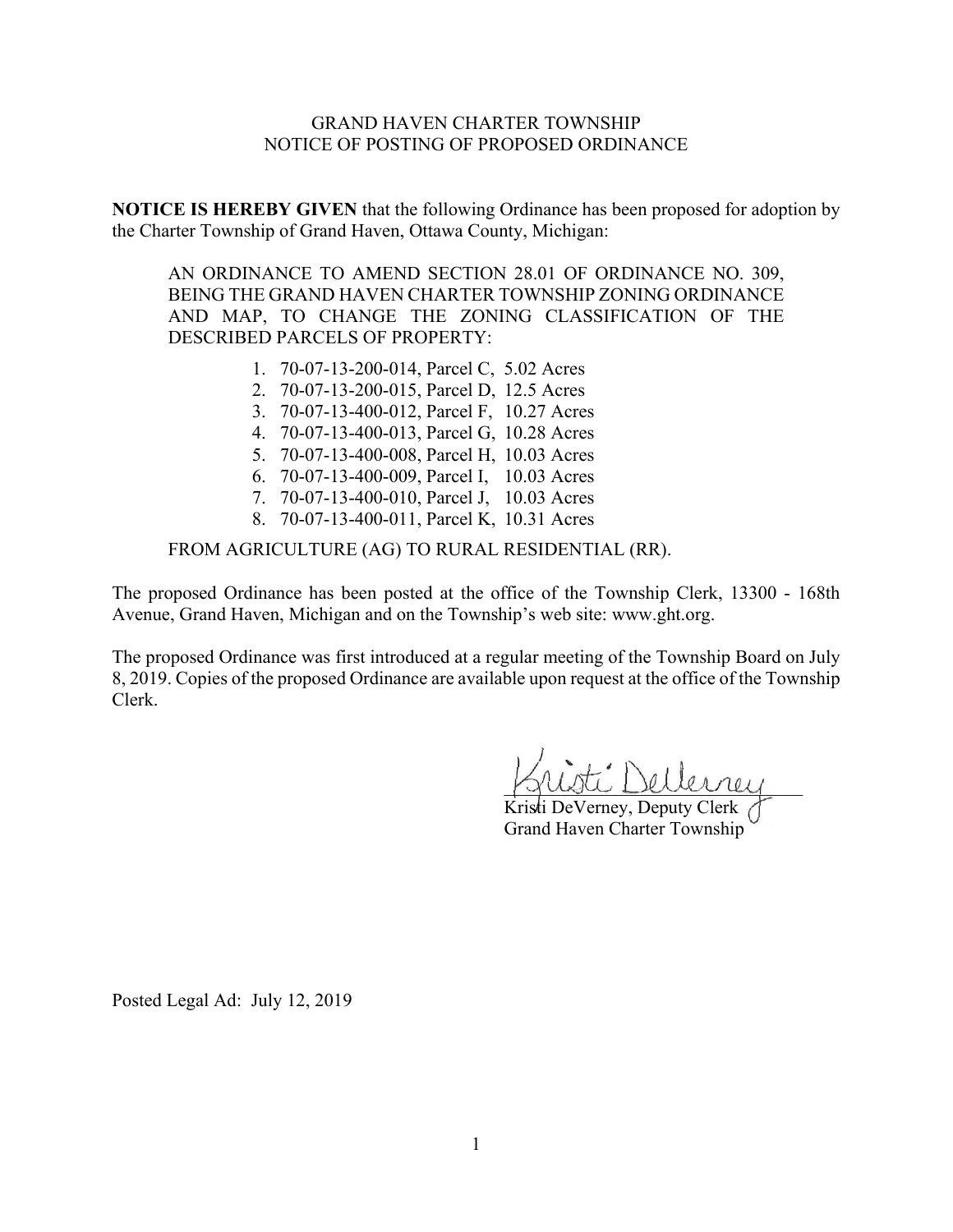# ORDINANCE NO. \_\_\_\_

### **ZONING MAP AMENDMENT ORDINANCE**

AN ORDINANCE TO AMEND CERTAIN PORTIONS OF THE ZONING ORDINANCE AND MAP OF GRAND HAVEN CHARTER TOWNSHIP, OTTAWA COUNTY, MICHIGAN FOR THE PURPOSE OF REZONING CERTAIN LANDS FROM THE AGRICULTURE (AG) DISTRICT TO THE RURAL RESIDENTIAL (RR) DISTRICT.

GRAND HAVEN CHARTER TOWNSHIP, COUNTY OF OTTAWA, AND STATE OF MICHIGAN ORDAINS:

Section 1. Amendment. The Zoning Ordinance and Map of the Charter Township of Grand Haven, Ottawa County, Michigan, the map being incorporated by reference in the Zoning Ordinance for the Charter Township of Grand Haven pursuant to Chapter 3, shall be amended so that the following lands shall be rezoned from the Agriculture District (AG) to the Rural Residential District (RR). The lands are in the Charter Township of Grand Haven, Ottawa County, Michigan, and are described as follows:

### **70-07-13-200-014 Parcel C**

PART OF W 1/2 OF NE 1/4 COM S 89D 43M 25S E 1344.97 FT & S 0D 44M 04S E 760.01 FT FROM N 1/4 COR, TH S 0D 44M 04S E 360 FT, N 89D 43M 25S W 607.5 FT, N 0D 40M 57S W 360 FT, TH S 89D 43M 25S E 607.17 FT TO BEG. SEC 13 T7N R16W 5.02 A

### **70-07-13-200-015 Parcel D**

PART OF W 1/2 OF NE 1/4 COM S 89D 43M 25S E 672.48 FT & S 0D 40M 57S E 400 FT FROM N 1/4 COR TH S 89D 43M 25S E 66 FT, S 0D 40M 57S E 720 FT, S 89D 43M 25S E 607.5 FT, S 0D 44M 04S E 738 FT, N 89D 43M 25S W 674.17 FT, TH N 0D 40M 57S W 1458 FT TO BEG. SEC 13 T7N R16W 12.5 A

#### **70-07-13-200-012 Parcel F**

PART OF W 1/2 OF SE 1/4 COM S 89D 43M 25S E 672.48 FT & S 0D 40M 57S E 2655.36 FT FROM N 1/4 COR, TH S 89D 41M 12S E 674.98 FT, S 0D 43M 48S E 662.19 FT, N 89D 47M 02S W 675.49 FT, TH N 0D 40M 37S W 663.32 FT TO BEG. SEC 13 T7N R16W 10.27 A

### **70-07-13-400-013 Parcel G**

PART OF W 1/2 OF SE 1/4 COM S 89D 43M 25S E 672.48 FT, S 0D 40M 57S E 2655.36 FT & S 0D 40M 37S E 663.32 FT FROM N 1/4 COR, TH S 89D 47M 02S E 675.49 FT, S 0D 43M 48S E 662.19 FT, N 89D 52M 48S W 675.98 FT, TH N 0D 40M 37S W 663.31 FT TO BEG. SEC 13 T7N R16W 10.28 A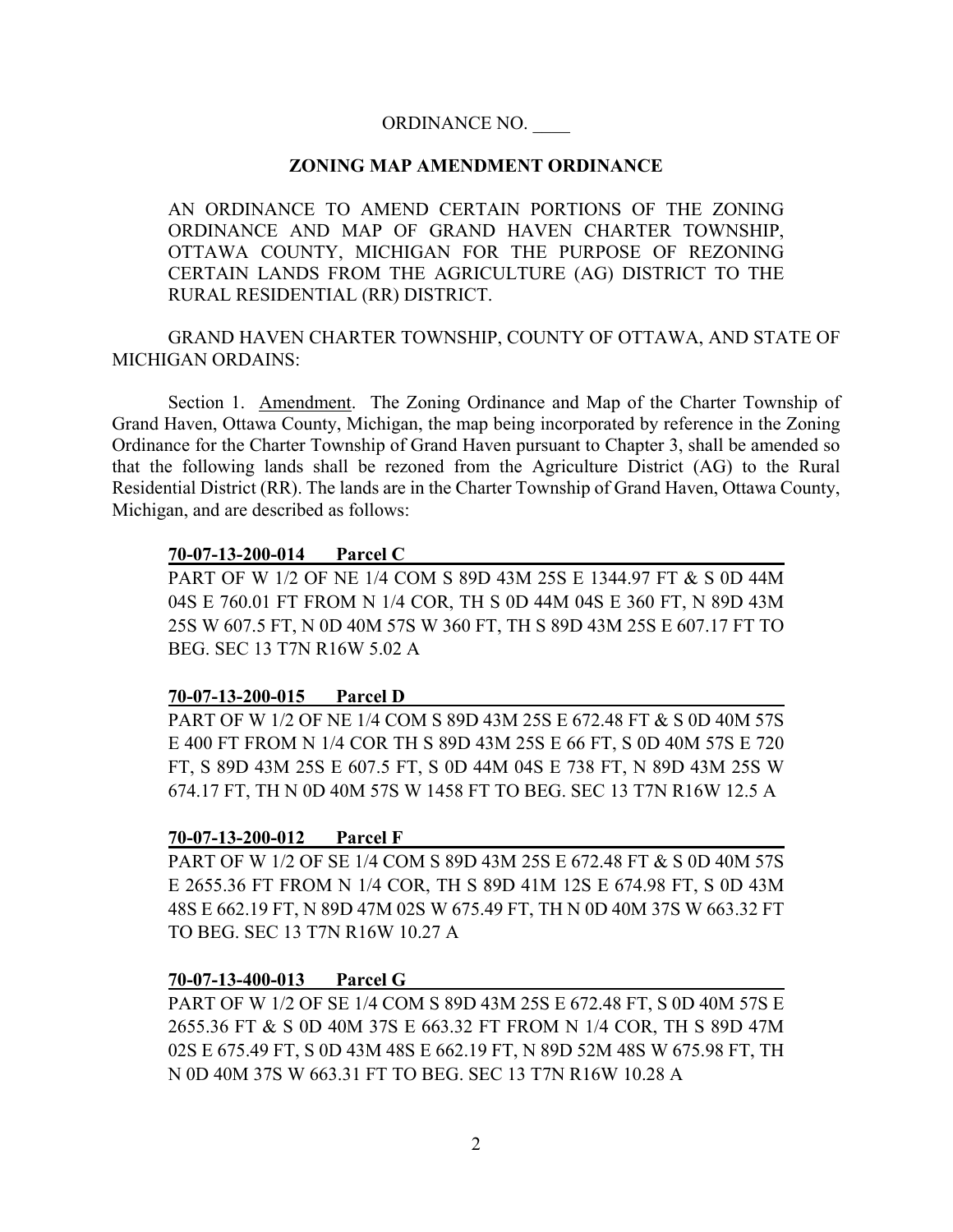### **70-07-13-400-008 Parcel H**

PART OF W 1/2 OF SE 1/4 & PART OF E 1/2 OF NE 1/4 OF SW 1/4 COM S 89D 43M 25S E 672.48 FT & S 0D 40M 57S E 2655.36 FT FROM N 1/4 COR, TH S 0D 40M 37S E 331.66 FT, N 89D 44M 07S W 1350.38 FT, N 0D 34M 40S W 332.8 FT, S 89D 41M 12S E 1349.82 FT TO BEG. SEC 13 T7N R16W 10.3 A

#### **70-07-13-400-009 Parcel I**

PART OF W 1/2 OF SE 1/4 & PART OF E 1/2 OF NE 1/4 OF SW 1/4 COM S 89D 43M 25S E 672.48 FT, S 0D 40M 57S E 2655.36 FT & S 0D 40M 37S E 331.66 FT FROM N 1/4 COR, TH S 0D 40M 37S E 331.66 FT, N 89D 47M 02S W 1350.94 FT, N 0D 34M 40S W 332.8 FT, TH S 89D 44M 07S E 1350.38 FT TO BEG. SEC 13 T7N R16W 10.3 A

### **70-07-13-400-010 Parcel J**

PART OF W 1/2 OF SE 1/4 & PART OF E 1/2 OF NE 1/4 OF SW 1/4 COM S 89D 43M 25S E 672.48 FT, S 0D 40M 57S E 2655.36 FT & S 0D 40M 37S E 663.32 FT FROM N 1/4 COR, TH S 0D 40M 37S E 331.66 FT, N 89D 49M 57S W 1351.5 FT, N 0D 34M 40S W 332.8 FT TH S 89D 47M 02S E 1350.94 FT TO BEG. SEC 13 T7N R16W 10.3 A

# **70-07-13-400-011 Parcel K**

PART OF W 1/2 OF SE 1/4 & PART OF E 1/2 OF NE 1/4 OF SW 1/4 COM S 89D 43M 25S E 672.48 FT, S 0D 40M 57S E 2655.36 FT & S 0D 40M 37S E 994.98 FT FROM N 1/4 COR, TH S 0D 40M 37S E 331.65 FT, N 89D 52M 48S W 675.98 FT, N 89D 52M 57S W 675.98 FT, N 0D 34M 40S W 332.79 FT, TH S 89D 49M 57S E 1351.5 FT TO BEG. SEC 13 T7N R16W 10.31 A

Section 2. Effective Date. This amendment to the Grand Haven Charter Township Zoning Ordinance was approved and adopted by the Township Board of Grand Haven Charter Township, Ottawa County, Michigan on July 22, 2019, after a public hearing as required pursuant to Michigan Act 110 of 2006, as amended; after introduction and a first reading on July 8, 2019, and after posting and publication following such first reading as required by Michigan Act 359 of 1947, as amended. This Ordinance shall be effective on August 2, 2019, which date is the eighth day after publication of a Notice of Adoption and Posting of the Zoning Map Amendment Ordinance in the *Grand Haven Tribune*, as required by Section 401 of Act 110, as amended. However, this effective date shall be extended as necessary to comply with the requirements of Section 402 of Act 110, as amended.

Mark Reenders, Township Supervisor Laurie Larsen, Township Clerk

 $\mathcal{L}_\text{max}$  , and the contribution of the contribution of the contribution of the contribution of the contribution of the contribution of the contribution of the contribution of the contribution of the contribution of t